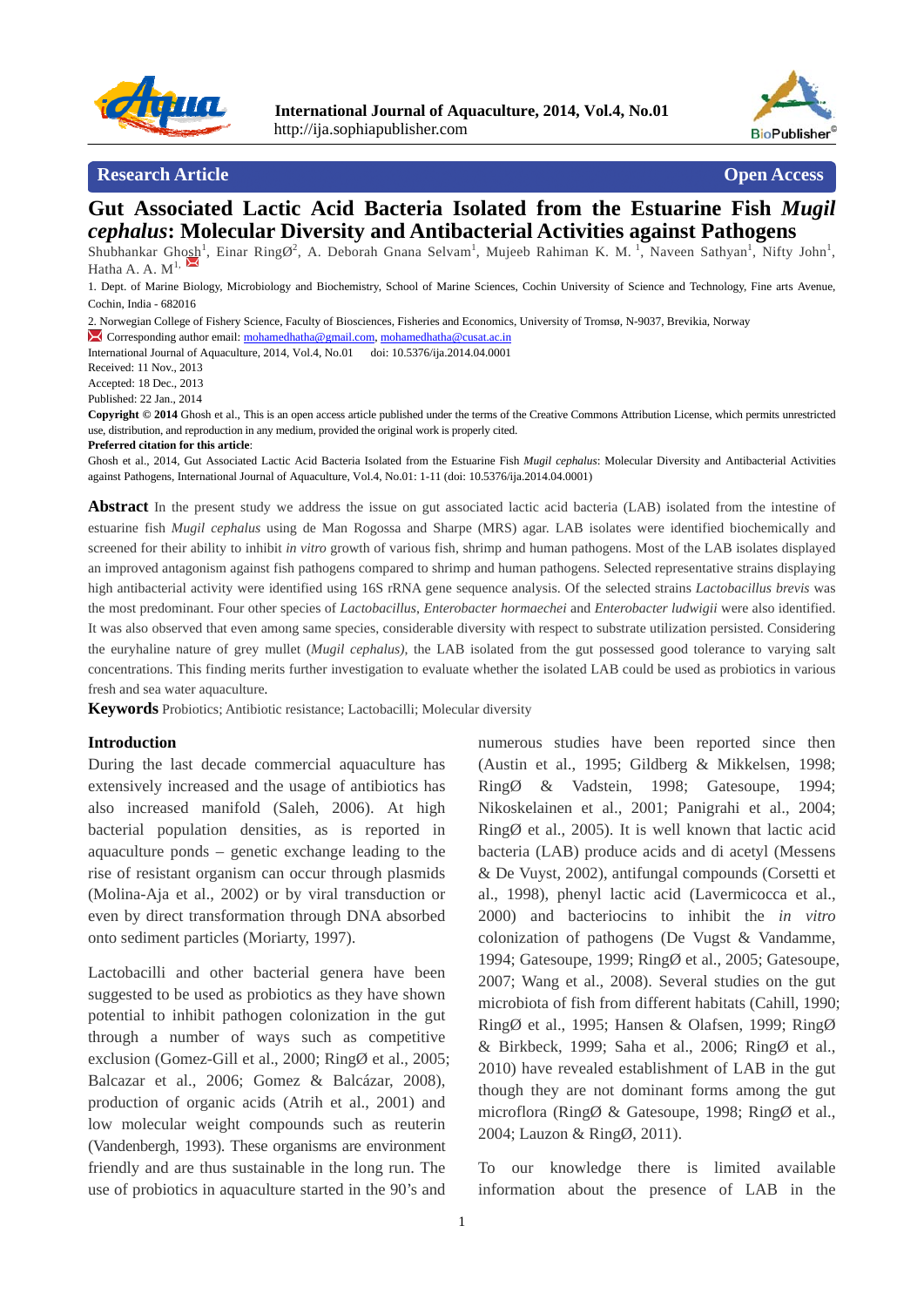



digestive tract of flathead grey mullet (*Mugil cephalus*) (Lin et al., 2013), and therefore the present study addressed to evaluate the diversity of LAB in the gut of this fish and further addressed the antimicrobial activity of LAB against 29 fish, shrimp and human pathogens. The flathead grey mullet is a typical estuarine fish found in coastal waters in the tropics and subtropics (Saleh, 2006). The adult fish normally feed on algae and attains a size of 30 to 75 cm. Considering the nature of flat head grey mullet, it is presumed that its gut microbiota also can tolerate wide fluctuations in salinity. The ability of gut microbiota to tolerate a wide range in salinity might be a useful feature to be included in future evaluations of LAB strains with probiotic potential to combat important aquaculture pathogens under varied culture conditions; from fresh to sea water.

## **1 Materials and methods**

#### **1.1 Isolation and screening for LAB from fish gut**

Flat head grey mullet were procured from the landing centre at Fort Kochi, Kerala and 85 individuals were collected. The weight of the fish ranged from 34.2 – 140.0g, with average weight of 60g. The fishes were packed in ice boxes and transported to the laboratory within 2 hours for isolation of gut bacteria. The fish surfaces were washed in running tap water, weighed and aseptically eviscerated. Gut samples were surface washed with sterile physiological saline to remove extraneous matter. The weight of the gut ranged from 1.34 to 7.08g. Depending on the weight, the gut samples (with digesta) were mixed with 80-110 ml of sterile saline solution and were homogenized in a Masticator (IUL Instruments, Barcelona, Spain) for about 3-5 minutes, until the gut tissues appeared visibly macerated.

Homogenized gut tissues were transferred into 1% peptone broth containing 0.5% NaCl and were kept for enrichment for 24 h (Lantz et al., 1998). The enriched broth media were serially diluted to  $10^{-1}$  and  $10^{-2}$  dilutions and were plated onto de Man Rogosa and Sharpe (MRS) agar (MV 641, Hi Media, Mumbai) and incubated at 31-32℃ for 2-3 days. White colored, well separated colonies of 2-3 mm diameter with round margin were obtained suspended within the agar mass. Colonies were picked and transferred into MRS broth (MV 369, Hi Media, Mumbai) incubated at 31-32℃ for 2-3 days and streaked on MRS agar slants until purity for storage at room temperature of 31-32℃. Further analysis was carried out from the stored cultures.

## **1.2 Physical and biochemical examination of the gut isolates**

Two hundred and forty three gut isolates were isolated and these were tested for colony and cell morphologies, cell grouping - cluster or chain formation, Gram-staining, spore, catalase production and pigmentation. Gut isolates suspected of belonging to lactic acid bacteria (LAB) were inoculated into MRS broth and incubated at different temperature points over varied incubation period. Growth was enumerated by measuring optical density at 600nm using a spectrophotometer (Systronics, India) after incubation at different temperatures (4 and 10℃ for 12 days and at 15, 37 and 45℃ for 5 days). Growth at 4, 6, 8 and 10% NaCl was observed after incubation at 30℃ for 5 days. Growth was measured at 600 nm. Any detectable turbidity more than 0.5 by the spectrophotometric analysis was considered as positive growth. The O.D values ranging between 0.5 and 1.0 was categorized as "++" whereas O.D values more than 1.0 were categorized as "+++". All isolates were checked for their ability to produce acid in purple carbohydrate fermentation broth base (Peptone -  $10 \text{ gL}^{-1}$ , NaCl -  $5 \text{ gL}^{-1}$  and Bromo Cresol Purple-0.02 gL<sup>-1</sup>) containing the various sugars (1% w/v) such as L-arabinose, sucrose, mannose, melibiose, lactose, aesculin, cellobiose, dextrose, rhamnose, maltose, galactose, xylose, sorbitol, salicin, fructose, mannitol, raffinose, trehalose, amygdalin, inositol, glycerol and ribose as described by Abegaz (2007).

#### **1.3 Antibiogram of the gut isolates**

Twenty nine LAB isolates were screened for the presence of antibacterial activity by using the disk diffusion method of Kirby-Bauer (1966) and the agar well diffusion method described by Perez et al. (1990). Sterile culture broth of LAB grown in MRS broth was used to test the antagonism against the target bacteria. The test organisms were inoculated into MRS broth and incubated at 37℃ for 3 days.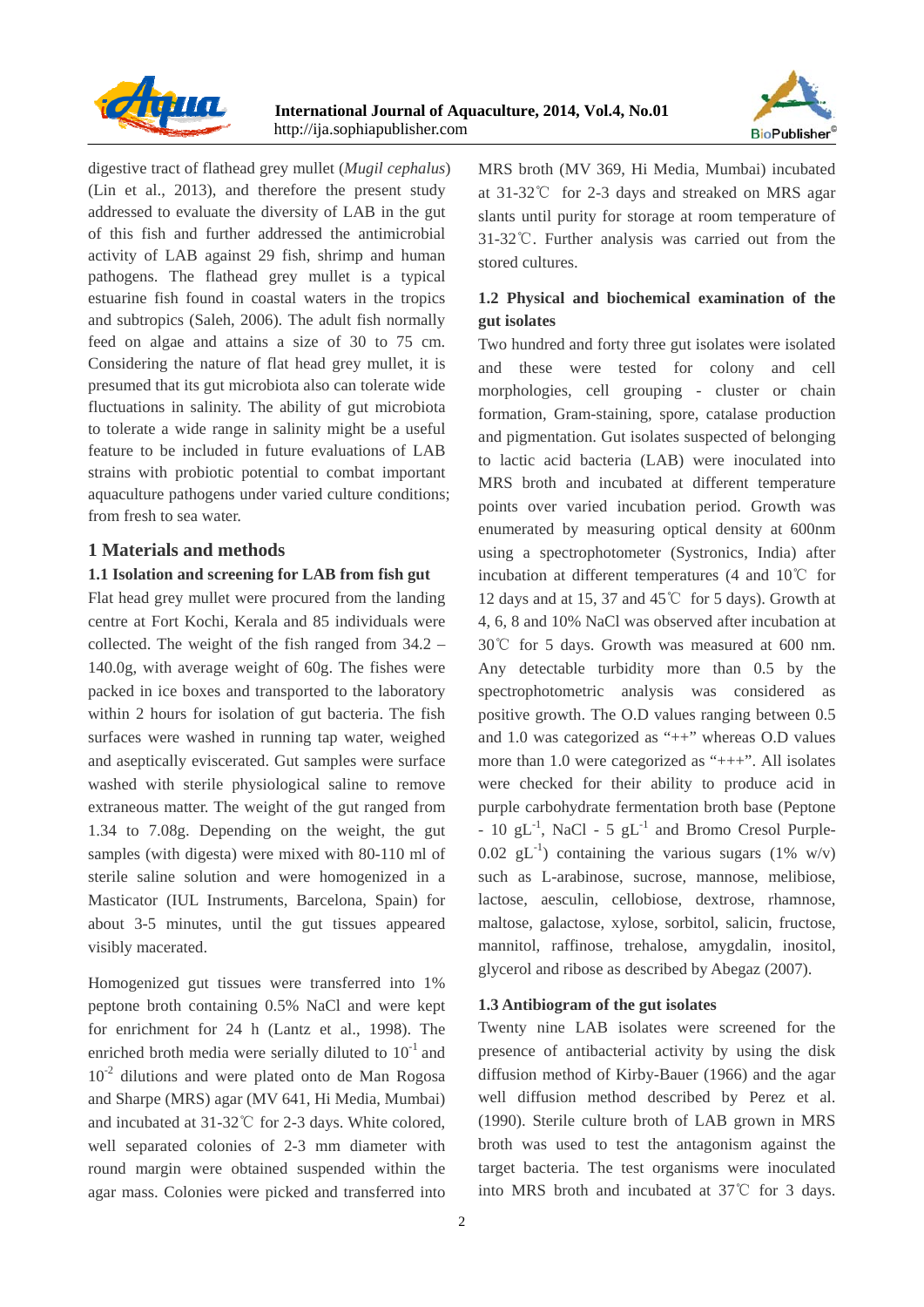



Before performing the assay, the broth was shaken well to get a uniform solution of the broth culture. Antibacterial activities of 29 LAB isolated were checked against several pathogens isolated from fish (4), shrimp (5) and human (20). The tested pathogens consisted of: *Aeromonas hydrophila*, *Vibrio harveyi*, *Pseudomonas aeruginosa*, *Vibrio metschnikovii*, *Vibrio coralliilyticus*, *Vibrio fluvialis*, *Vibrio cholerae*, *Vibrio parahaemolyticus*, *Vibrio mimicus*, *Vibrio hollisae, Bacillus cereus, Campylobacter jejuni, Escherichia coli* and of *Salmonella*. The species of *Aeromonas* and *Pseudomonas* are part of the culture collections in our lab. The members of genus *Vibrio* were isolated from water samples from a shrimp farm at Edavanakkad of Ernakulam district (Kerala, India) and were identified in our laboratory following the protocol of Noguerola & Blanch (2008). The *Salmonella* serotypes used in the present study were provided by the WHO as part of a memorandum under the Global *Salmonella* Surveillance Programme. Inhibition zones around each LAB isolate was noted after overnight incubation at 37℃. Sensitivity of a pathogen to the LAB isolates was defined by the absence of visible growth of the test organism around the disc or the well containing the sterile culture broth. Inhibition zone less than 10 mm was considered as negative (-), 10-14 mm as moderate (+) and larger than 15 mm as good  $(++)$ .

## **1.4 Molecular identification and construction of the phylogenic tree**

The 14 LAB isolates displaying highest antibacterial activity against the tested pathogens was screened by the 16S rRNA genes as described by (RingØ et al., 2006). All sequences were analyzed and edited in BioEdit and blasted against the sequences available in GenBank. Searches for sequence similarity were performed in GenBank data library with the help of BLAST programme. The sequences were then imported into BioEdit Sequence Alignment Editor, where in CLUSTAL W Multiple Alignment (Hitachi Software Engineering Co.) was used to assemble and align them. Phylogenetic tree was constructed by using the Neighbor- Joining method, the Bootstrap value being 1000.

#### **1.5 Nucleotide sequence accession numbers**

The nucleotide sequences for the 16S rRNA analyses described in this report have been submitted to the GenBank under the accession no. KJ156315 (LAB 155), KJ156316 (LAB 156), KJ156317 (LAB 158), KJ156318 (LAB 159), KJ156319 (LAB 160), KJ156320 (LAB 161), KJ156321 (LAB 168), KJ156322 (LAB 176), KJ156323 (LAB 177), KJ156324 (LAB 179), KJ156325 (LAB 180), KJ156326 (LAB 229), KJ156327 (LAB 240) and KJ156328 (LAB 243). Isolate number are given in brackets.

### **2 Results and Discussion**

### **2.1 Antibacterial activity**

Antibacterial activity of LAB isolates from the gut of *M. cephalus* against various fish, shrimp and human pathogens is given in Tables 1 and 2. LAB is known to exert their antimicrobial property by the individual or joint production of organic acids,  $H_2O_2$  and/or by the production of different classes of bacteriocins (Klaenhammer, 1993; Vandenbergh, 1993; RingØ et al., 2005; Tiwari et al., 2008). As untreated culture broths were used for the antibiogram in the present study, the antibacterial property cannot be attributed to any particular component. LAB are known to be more effective against the Gram-positive pathogens rather than the Gram-negatives (Stoffels et al., 1992; Abee et al., 1995; Rodriguez et al., 2005; RingØ, 2008). However, in the current study antibacterial activities were noted against the Gram-negative pathogens encountered in aquaculture such as: *Vibrio harveyi*, *Vibrio parahaemolyticus*, *Aeromonas hydrophila* and *Pseudomonas aeruginosa.* LAB isolates tested in the present study also showed good antibacterial activity against different serovars of *Salmonella* (Table 2). In the present study it was observed that gut associated LAB displayed antibacterial activity against one or a number of Gram-negatives tested. Isolates belonging to the *Lactobacillus* genus were noticed to possess antimicrobial activity against both fish and human pathogens. The most promising gut bacteria with respect to inhibition; *Lactobacillus casei* (LAB 156) inhibited growth of 25 out of the 29 pathogenic bacteria strains tested.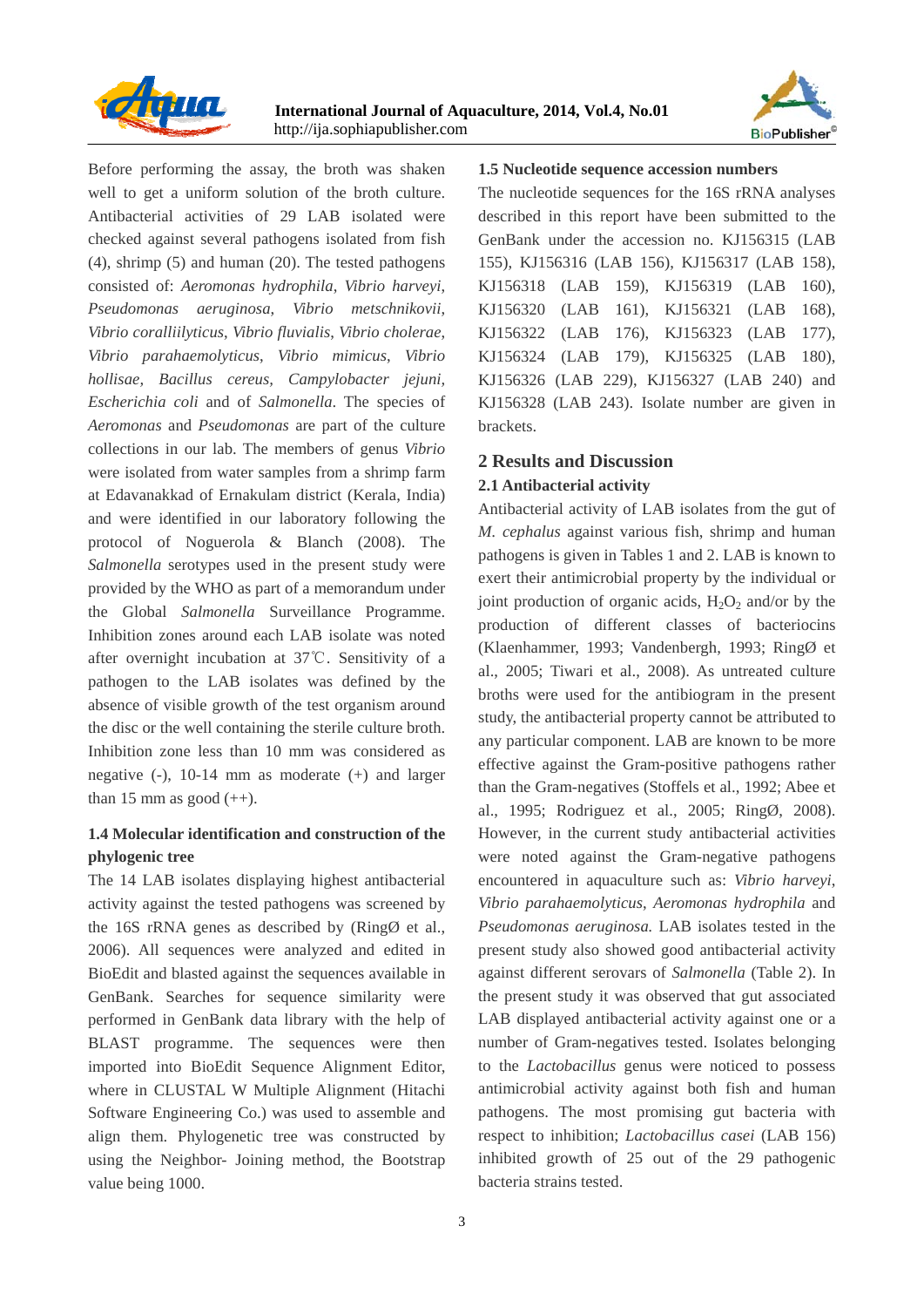



Table 1 Antibiogram profile of gut LAB isolates from *M. cephalus* against selected fish and shrimp pathogens

|                |                | Fish Pathogens           |                          |                          |                                                           | Shrimp pathogens         |         |           |                          |                             |  |  |  |  |
|----------------|----------------|--------------------------|--------------------------|--------------------------|-----------------------------------------------------------|--------------------------|---------|-----------|--------------------------|-----------------------------|--|--|--|--|
| Sl.<br>No.     | Isolate<br>No. | A. hydrophila            | Р.<br>aeruginosa harveyi | V.                       | V.<br>parahaemolyticus coralliilyticus fluvialis hollisae | V.                       | V.      | V.        | V.                       | V.<br>mimicus metschnikovii |  |  |  |  |
| 1              | 155            | $^{+++}$                 | $+++$                    | $++$                     | $+++$                                                     | $++$                     | $++$    |           |                          | $\qquad \qquad -$           |  |  |  |  |
| $\overline{2}$ | 156            | $^{+++}$                 | $+++$                    | $++$                     | $^{+++}$                                                  | $++$                     | $^{++}$ | $^{+++}$  | $\overline{\phantom{a}}$ | $++$                        |  |  |  |  |
| 3              | 158            | $^{+++}$                 | $+++$                    | $+++$                    | $++$                                                      | $^{++}$                  | $++$    |           |                          | $++$                        |  |  |  |  |
| 4              | 159            | $^{+++}$                 | $^{++}$                  | $+++$                    | $^{+++}$                                                  | $^{++}$                  | $^{++}$ |           |                          | $++$                        |  |  |  |  |
| 5              | 160            | $^{+++}$                 | $+++$                    | $^{+++}$                 | $+++$                                                     | $\overline{\phantom{0}}$ |         |           |                          | $\qquad \qquad -$           |  |  |  |  |
| 6              | 161            | $^{+++}$                 | $^{+++}$                 | $+++$                    | $^{+++}$                                                  | $++$                     | $^{+}$  |           |                          | $^{++}$                     |  |  |  |  |
| 7              | 168            | $^{+++}$                 | $^{+++}$                 | $^{+++}$                 | $+++$                                                     |                          |         |           |                          | $++$                        |  |  |  |  |
| 8              | 176            | $^{++}$                  | $^{++}$                  | $\! + \!\!\!\!$          | $^{+++}$                                                  | $\overline{\phantom{a}}$ |         |           |                          | $++$                        |  |  |  |  |
| 9              | 177            | $^{+++}$                 | $++$                     | $^{++}$                  | $^{+++}$                                                  | $++$                     | $++$    |           |                          | $++$                        |  |  |  |  |
| 10             | 179            | $^{+++}$                 | $+++$                    | $++$                     | $^{+++}$                                                  | $^{++}$                  | $++$    | ۰         | $\overline{\phantom{a}}$ | $\overline{\phantom{a}}$    |  |  |  |  |
| 11             | 180            | $^{+++}$                 | $+++$                    | $+++$                    | $^{+++}$                                                  | $^{++}$                  | $++$    |           | $\overline{\phantom{0}}$ | $^{+++}$                    |  |  |  |  |
| 12             | 229            | $^{++}$                  | $\overline{a}$           | $\overline{\phantom{a}}$ | ND                                                        | $^{++}$                  | $++$    | $^{++}$   | $\overline{\phantom{a}}$ | $++$                        |  |  |  |  |
| 13             | 240            | $\overline{\phantom{a}}$ | $^{++}$                  | $\overline{\phantom{a}}$ | ND                                                        | $++$                     | $++$    | $++$      | $\overline{\phantom{a}}$ | $++$                        |  |  |  |  |
| 14             | 243            | ND                       | ND                       | ND                       | <b>ND</b>                                                 | ND                       | ND      | <b>ND</b> | ND                       | ND                          |  |  |  |  |

Note: (-): no zone of inhibition, (+): 5mm<zone<10mm, (++): 10mm<zone<15mm, (+++): zone > 15mm, (ND): not performed

Good antibacterial activity was also noticed against various type strains of *Escherichia coli* and against the Gram-positive bacterium; *Bacillus cereus*. The antibacterial activity against several strains of *Salmonella* ranged mostly between 5-15 mm but high antibacterial activities; was noticed against *Salmonella oranienberg*, *Salmonella meleagridis* and *Campylobacter jejuni* 395; 5 out of 18, 2 out of 18 and 4 out of 18 respectively. On the other hand, moderate to good activity was observed against *V. cholerae* strains V4 (by LAB 156, 159 and 240) and V129 by strain no. LAB 156, 158 and 160. During the last two decades there have been published several studies showing that LAB inhibit growth of pathogenic *Vibrio* (Strøm, 1988; Olsson, 1995; Jöborn et al., 1997; Harzevili et al., 1998; Ringø, 2008). StrØm (1988) reported *in vitro* growth inhibition of *Vibrio* spp., *Vibrio anguillarum* (the causative agent of classical vibriosis), *Vibrio salmonicida* (the causative agent of cold water vibriosis) and *Proteus vulgaris*. In two later studies by Olsson (1995) and Jöborn et al. (1997) it was demonstrated that an uncharacterized inhibitory substances produced by *Carnobacterium inhibens* inhibited the growth of *V*. *anguillarum* and *Aeromonas salmonicida*; the causative agents of furunculosis. In a more recent study, RingØ (2008) tested the antibacterial activity of several LAB strains against several fish pathogens; *A. salmonicida*, *V.* 

4

*anguillarum, V. salmonicida*, *V. splendidus*, *Moritella viscosa* (winter ulcer) and *Carnobacterium maltaromalticum*. Of the shrimp pathogens tested in the present study; *Vibrio metschnikovii* and *Vibrio hollisae* displayed high degree of resistance against the LAB isolates. Generally LAB strains isolated from *M. cephalus* displayed distinctly higher antagonistic activity against the fish pathogens tested compared to the human and shrimp pathogens. This finding may be due to the fact that, LAB strains were isolated from fish gut, and we put forward the hypothesis that they are better adapted at countering fish pathogens rather than pathogens from shrimp and human sources. However, this controversial hypothesis merits further investigation.

# **2.2 Molecular diversity and biochemical properties**

Isolates showing promising antimicrobial activity (14 No.s) were selected for the 16S rRNA analysis. *Lactobacillus brevis* (35.7%) was the most predominant (Table 3, Figure 1). It was noticed that *L. brevis* strains (LAB 158, 159, 160, 169 and 180) differed from each other in their ability to utilize carbohydrate tested. LAB 158 and 160 matched in its ability to utilize carbohydrate except esculin and LAB 169 showed positive to ribose and amygdalin. Isolate LAB 156 identified to genus *Lactobacillus*, displayed 90% similarity to *Lactobacillus casei* ATCC 334 strain.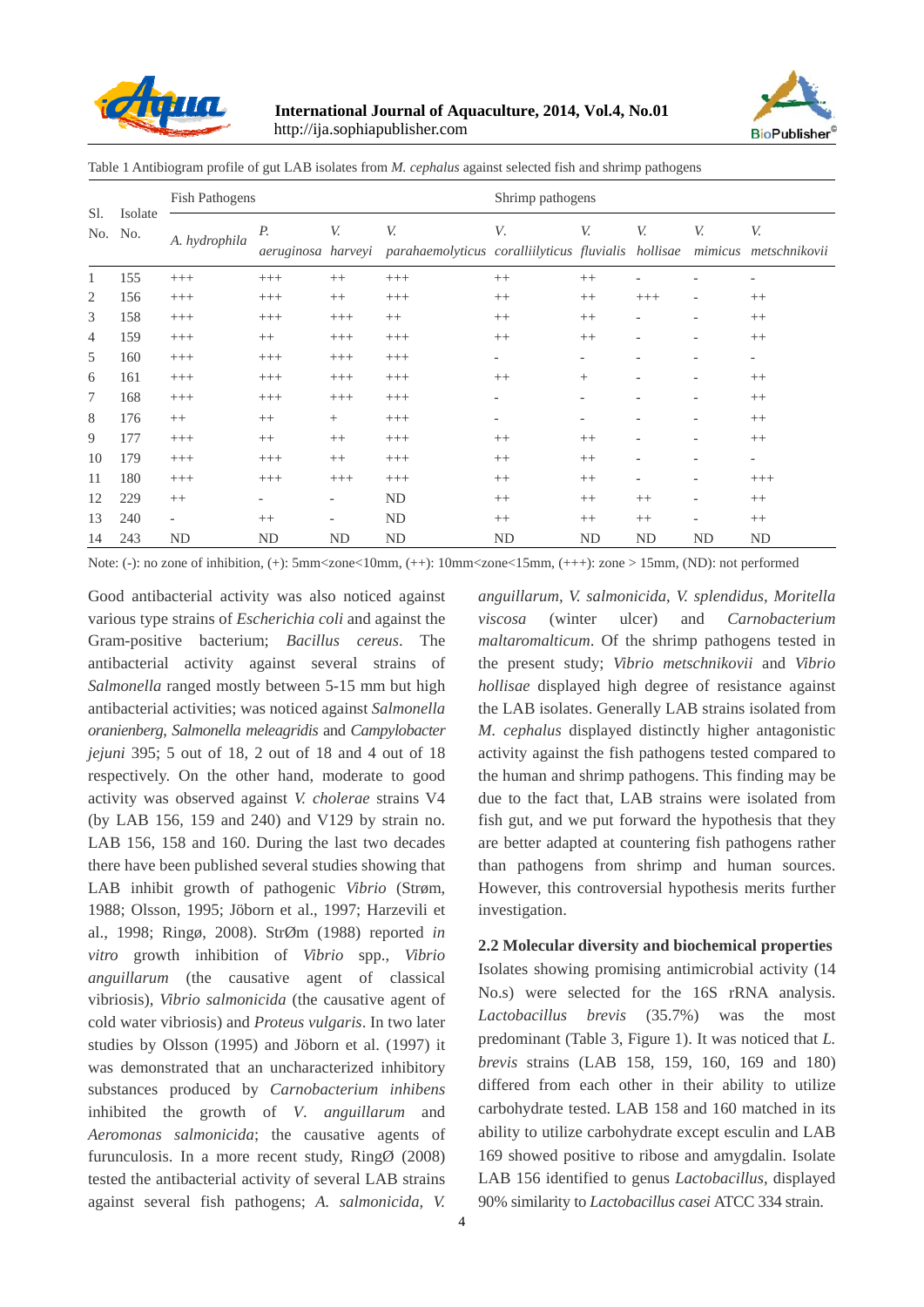







Figure 1 Phylogenetic tree of the isolates from *M. cephalus* with an out-group constructed by Neighbour Joining Method

Isolate LAB 155 and 243 were identified as *L. plantarum* and were monophyletic. These two isolates displayed a similar pattern only in utilizing aesculin, glycerol, ribose, lactose and fructose. Isolates LAB 161 and 179 was identified as *Lactobacillus heilongjiangensis* and showed 98% similarity to *Lactobacillus heilongjiangensis* strain S4-3. These isolates were monophyletic but differed with respect to utilize; lactose, trehalose, dextrose, sorbitol, salicin, aesculin, rhamnose, sucrose, inositol and glycerol (Table 3). Isolates LAB 176 and 177 were most closely related to *Lactobacillus kimchii* strain MT-1077 displayed 99% similarity. Isolate LAB 229 and 240 which were identified as *Enterobacter hormaechei* and *Enterobacter ludwigii* was monophyletic.

There are numerous examples of LAB being isolated

from the gut of fresh water and marine fish ( $\text{Ring} \&$ Gatesoupe, 1998; RingØ et al., 2004; RingØ et al., 2005; Askarian et al., 2011; Lauzon & RingØ, 2011). Flat head grey mullet used in the present study is common in the Indian waters and is a widely consumed fish in India (Radhakrishnan, 2010). It survives and grows very well in estuarine waters, since these areas produce substantial quantities of organic matter thus enhancing secondary production (Nagvenkar et al., 2006). Since these estuarine waters are also a zone of active mixing of fresh and saline waters with wide variations in salinity it is assumed that the fishes thriving in these estuaries are able to tolerate wide fluctuations in salinity. The results of the present study on salt tolerance did indicate that, the gut isolates were able to tolerate variations in salt concentration (Table 4).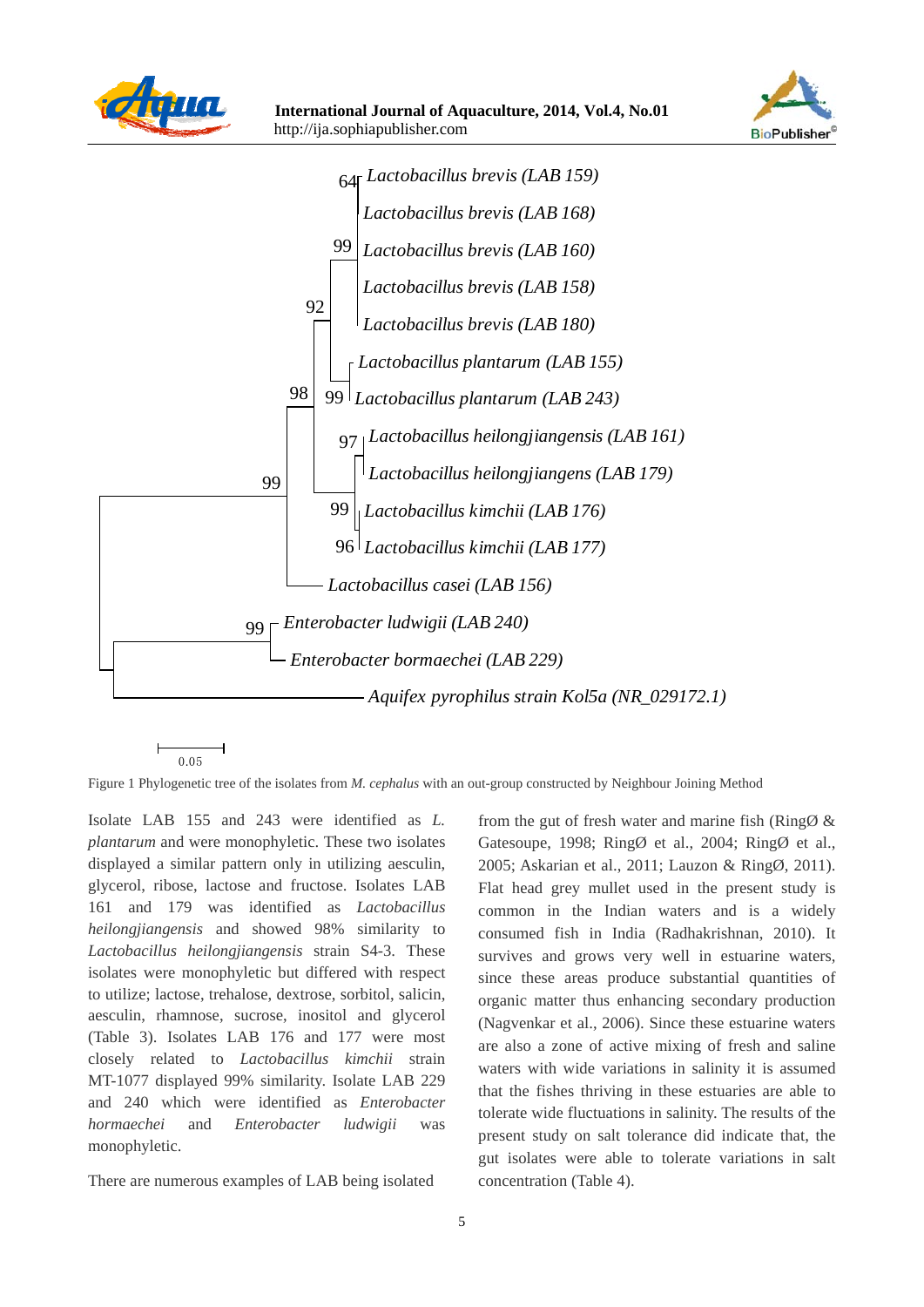

**International Journal of Aquaculture, 2014, Vol.4, No.01**  http://ija.sophiapublisher.com



Growth at Sl. No LAB isolate Different temperature (°C) NaCl concentration (%) Growth at 4 10 15 37 45 4 6 8 10 1 155 + + + +++ + ++ ++ + - 2 156 + + ++ + + ++ ++ + - 3 158 + + +++ +++ + ++ + + - 4 159 + + + ++ ++ + + + -  $5$  160 + +  $+$   $+$  + +  $+$  +  $+$  +  $+$  + +  $-$ 

6 161 + + +++ +++ + ++ +++ + - 7 168 + + +++ +++ + ++ + + - 8 176 + + ++ +++ + + ++ + + + + 9 177 + + + +++ + +++ ++ + - 10 179 + + +++ +++ + + + + + + + + 11 180 + + ++ ++ ++ + +++ + - 12 229 \* \* \* \* \* \* \* \* \* 13 240 \* \* \* \* \* \* \* \* \*

Table 4 Effect of temperature and different concentrations of NaCl on gut associated LAB from *M. cephalus* 

14 243 \* \* \* \* \* \* \* \* \* Note:  $(++)$ : O.D value more than 1.0,  $(++)$ : O.D value 0.5 to 1.0,  $(+)$ : O.D value less than 0.5,  $(-)$ : No Growth,  $(*)$ : Unviable

Isolate LAB 155, 156, 158,159, 160 and 161 were catalase-positive even though they have been identified to belong to genus *Lactobacillus,* which are generally catalase negative. However, according to the classification by Kandler & Weiss (1986) some strains are weak catalase positive. Twelve isolates out of the 14 for which 16S rRNA analysis was performed, belonged to the genus *Lactobacillus*. In a previous study Nagvenkar et al. (2006) studied the gut microbiota of *M. cephalus* and reported the presence of *Pseudomonas* sp., *Vibrio* sp., *Streptococcus* sp., *Enterobacter* sp., *Vibrio parahaemolyticus*, *Bacillus subtilis*, *Serratia marcescens* and *Proteus vulgaris*. However no LAB was isolated. In the present study, growth studies of LAB were conducted at different temperatures and at different concentrations of NaCl and displayed that the LAB isolates grew well between 15-37℃ and at 0 to 6% NaCl (Table 4). These results are in accordance with the results reported by Abegaz (2007) where all LAB grew at 10, 15 and 37℃ and in 4 and 6% NaCl.

LAB peptides like bacteriocin offer us a plausible option vis-à-vis antibiotics: they are effective in nanomolar range, are non-toxic and easily broken down by proteolytic enzymes (Ogunbanwo et al., 2003). The isolates used in the present study displayed wide antibacterial activity, smallest spectrum of inhibition being 6 out of 29. It is proposed that isolate

LAB 156; *Lactobacillus casei* (GenBank accession no: KJ156316) which displayed antagonistic activity against 25 out of 29 test strains of the test pathogens might be used as a probiotics in the future; but further studies are needed. It can be concluded that, LAB isolated from the gut of *M. cephalus* provide an opportunity to develop a sustainable and organic means of combating the aquaculture pathogens. It has been demonstrated by Balcázar (2003) that a mixture of bacterial strains (*Bacillus* and *Vibrio* sp.) had a beneficial effect on the growth and survival of juveniles of white shrimp besides improving their immunity against *Vibrio harveyi* and white spot syndrome virus. It was also demonstrated that nonspecific immune system could be activated by *Clostridium butyricum* in rainbow trout fishes against vibriosis (Sakai et al., 1995). (Nikoskelainen et al., 2003) stimulated respiratory burst in rainbow trout by the administration of lactic acid bacteria *Lactobacillus rhamnosus* (strain ATCC 53103). It may not be possible to replace the usage of antibiotics altogether, but probiotic can definitely reduce the consumption of antibiotics as they can provide disease resistance to the host.

#### **Acknowledgement**

We thank the University Grants Commission, New Delhi, India, for providing us with the necessary financial support to carry out the present study.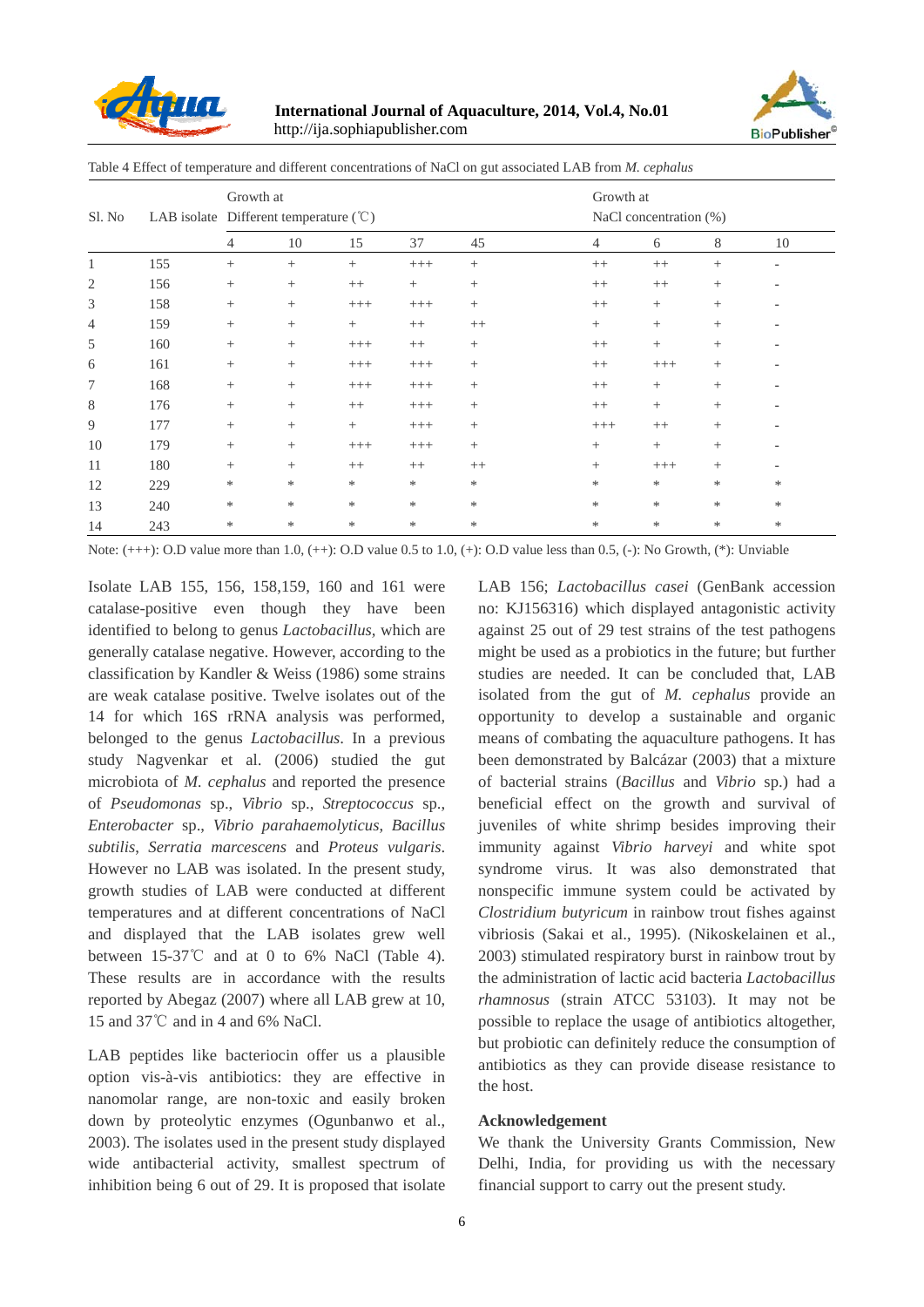



#### **References**

Abee T., Krockel L. and Hill C., 1995, Bacteriocin: mode of action and potential in food preservation and control of food poisoning. International Journal of Food Microbiology, 28, 169-185.

http://dx.doi.org/10.1016/0168-1605(95)00055-0

- Abegaz K., 2007, Isolation, characterization and identification of lactic acid bacteria involved in traditional fermentation of borde, an Ethiopian cereal beverage. African Journal of Biotechnology, 6, 1469-1478.
- Askarian F., Kousha A., Salma W., and Ringø E., 2011, The effect of lactic acid bacteria administration on growth, digestive enzymes activity and gut microbiota in Persian sturgeon (*Acipenser persicus*) and beluga (*Huso huso*) fry. Aquaculture Nutrition, 17, 488–497.

http://dx.doi.org/10.1111/j.1365-2095.2010.00826.x

- Atrih A., Rekhiff N., Moir A.J.G., Lebrihi A., and Lefebvre G., 2001, Mode of action, purification and amino acid sequence of plantaricin C19, an anti – Listeria bacteriocin produced by *Lactobacillus plantarum* C19. International Journal of Food Microbiology, 68, 93-104. http://dx.doi.org/10.1016/S0168-1605(01)00482-2
- Austin B., Stuckey L., Robertson P., Effendi I. and Griffith D., 1995, A probiotic strain of *Vibrio alginolyticus* effective in reducing disease caused by *Aeromonas salmonicida, V. anguillarum* and *V. ordalii*. Journal of Fish Diseases, 18, 93-96.

http://dx.doi.org/10.1111/j.1365-2761.1995.tb01271.x

- Balcázar J.L., 2003, Evaluation of probiotic bacterial strains in *Litopenaeus vannamei.* Final report, National Center for Marine and Aquaculture Research, Guayaquil, Ecuador.
- Balcázar J.L., de Blas I., Ruiz-Zazuela I., Cunningham D., Vandrell D., and Muzquiz J.L., 2006, The role of probiotics in aquaculture. Veterinary Microbiology, 114, 173-186.

http://dx.doi.org/10.1016/j.vetmic.2006.01.009

- Bauer, A. W., Kirby, W. M., Sherris, J. C. and Turck, M., 1966, Antibiotic susceptibility testing by a standardized single disc method. American Journal of Clinical Pathology, 45, 493-496.
- Cahill, M. M., 1990, Bacterial flora of fishes: A review. Microbial Ecology, 19, 21-41. http://dx.doi.org/10.1007/BF02015051
- Corsetti A., Gobbetti M., Balestrieri F., Paoletti F., Russi L., and Rossi J., 1998, Sourdough lactic acid bacteria effects on bread firmness and staling, Journal of Food Science, 63, 347-351.

http://dx.doi.org/10.1111/j.1365-2621.1998.tb15739.x

De Vugst, L. and Vandamme, E. J. 1994 Bacteriocins of lactic acid bacteria; Microbiology, Genetics and Applications. London: Blackie Academic and Professional. ISBN 0-75140174-9.

- FAO/WHO. 2001. Evaluation of health and nutritional properties of probiotic in food including powder milk with live lactic acid bacteria. Report of a joint FAO/WHO expert consultation Cordoba, Argentina.
- Saleh, M. A., 2006, Cultured Aquatic Species Information Programme. *Mugil cephalus*. In: FAO Fisheries and Aquaculture Department. Rome

http://www.fao.org/fishery/culturedspecies/Mugilcephalus/en

Gatesoupe, F. J., 1999, The use of probiotics in aquaculture. Aquaculture, 180, 147-165.

http://dx.doi.org/10.1016/S0044-8486(99)00187-8

Gatesoupe, F. J., 2007, Live yeasts in the gut: natural occurrence, dietary introduction, and their effect on fish health and development. Aquaculture, 267, 20-30. http://dx.doi.org/10.1016/j.aquaculture.2007.01.005

- Gomez-Gil, B., Roque, A. and Turnbull, J. F., 2000, The use and selection of probiotic bacteria for use in the culture of larval aquatic organisms. Aquaculture, 191, 259-270. http://dx.doi.org/10.1016/S0044-8486(00)00431-2
- Gomez, G. D. and Balcazar, J. L., 2008, A review on the interactions between gut microbiota and innate immunity of fish. FEMS Immunology and Medical Microbiology, 52, 145-154.

http://dx.doi.org/10.1111/j.1574-695X.2007.00343.x

Gildberg, A. and Mikkelsen, H., 1998, Efect of supplementing the feed of Atlantic cod (*Gadus morhua*) fry with lactic acid bacteria and immunostimulating peptides during a challenge trial with *V. anguillarum*. Aquaculture, 167, 103-113.

http://dx.doi.org/10.1016/S0044-8486(98)00296-8

Hansen, G. H. and Olafsen, J. A., 1999, Bacterial interactions in early life stages of cold water fish. Microbial Ecology, 38, 1-26.

http://dx.doi.org/10.1007/s002489900158

- Harzevili, A. R. S., Van Duffel, H., Dhert, P., Swings, J. and Sorgeloss, P., 1998, Use of a potential probiotic *Lactococcus lactis* AR21 strain for enhancement of growth in rotifer *Brachionus plicatilis* (Müller). Aquaculture Research, 29, 411-417.
- Hernandez, S. P., 2005, Responsible use of antibiotics in aquaculture. FAO Fisheries Technical Paper. No. 469. Rome, FAO. ISBN 92-5-105436-3.
- JÖborn, A., Olsson, J. C., Westerdahl, A., Conway, P. L. and Kjelleberg, S., 1997, Colonization in the fish intestinal tract and production of inhibitory substances in intestinal mucous and faecal extracts by *Carnobacterium* sp. strain K1. Journal of Fish Diseases, 20, 383-392.

http://dx.doi.org/10.1046/j.1365-2761.1997.00316.x

Kandler, O. and Weiss, N., 1986, Regular, nonsporing Gram-positive rods. In: Bergey's Manual of Systematic Bacteriology eds P. H. A. Snath, N. S. Mair, M. E. Sharpe & J. G. Holt pp. 1208-1222. Baltimore. Wilkins & Wilkins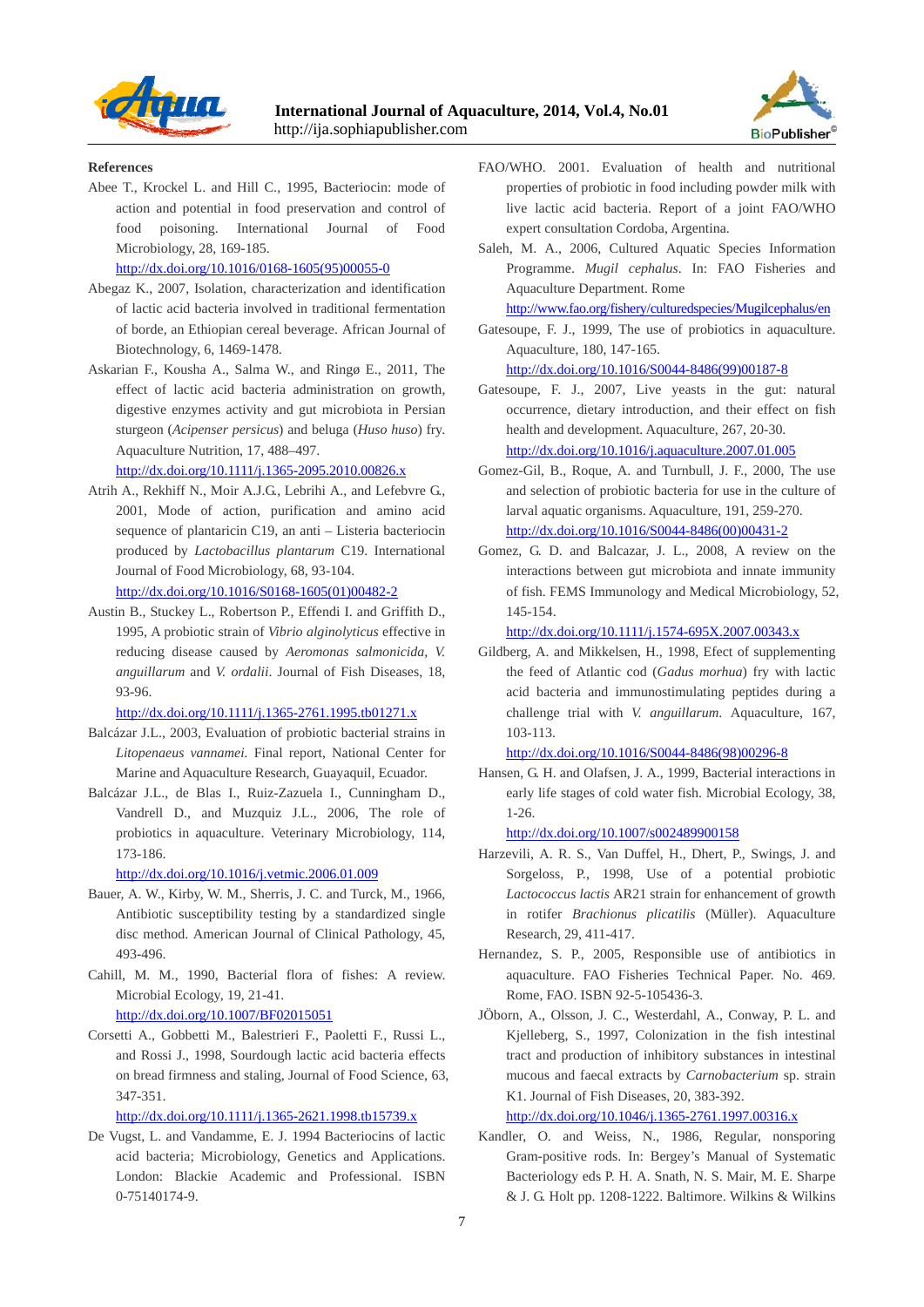



Co. ISBN 978-0683078930

- Klaenhammer, T. R., 1993, Genetics of bacteriocins produced by lactic acid bacteria. FEMS Microbiology Review, 12, 39-86.
- Lantz, P. G., Knutsson R., Blixt, Y., Waleed, A. A., Elizabeth, B and RadstÖrm, P., 1998, Detection of pathogenic Yerisinia entericolitica in enrichment media and pork broth by multiplex PCR: s study of sample preparation and PCR-inhibitory components. International Journal of Food Microbiology, 45, 93-105. http://dx.doi.org/10.1016/S0168-1605(98)00152-4
- Lauzon, H.L and Ringø, E., 2011, Prevalence and application of lactic acid bacteria in aquatic environments. In: Lactic acid bacteria: Microbiological and Functional Aspects, Eds Lahtinen, S., Salminen, S., Ouwehand, A., von Wright, A. pp. 601-639. New York, USA. Marcel Dekker. ISBN 9781439836774
- Lavermicocca, P., Valerio, F., Evidente, A., Lazzaroni, S., Corsetti, A. and Gobbetti, M., 2000, Purification and characterization of novel antifungal compounds from the sourdough *Lactobacillus plantarum* 21B. Applied and Environmental Microbiology, 66, 4084-4090. http://dx.doi.org/10.1128/AEM.66.9.4084-4090.2000
- Lin, Y. H., Chen, Y. S., Wu, H. C., Pan, S. F., Yu, B., Chiang, C. M., Chiu, C. M. and Yanagida. F., 2013, Screening and characterization of LAB-produced bacteriocin-like substances from the intestine of grey mullet (*Mugil cephalus* L.) as potential biocontrol agents in aquaculture. Journal of Applied Microbiology 114, 299–307 http://dx.doi.org/10.1111/jam.12041
- Messens, W. and De Vyust, L., 2002, Inhibitory substances produced by lactobacilli isolated from sourdough – a review. International Journal of Food Microbiology, 72, 31-43.

http://dx.doi.org/10.1016/S0168-1605(01)00611-0

Molina-Aja, A., Gracia-Gasca, A., Abrue-Grobois, A, Bolan-Mejia, C., Roque, A. and Gomez Gil, B., 2002, Plasmid profiling and antibiotic resistance of *Vibrio* strains isolated from cultured penaeid shrimp. FEMS Microbiology Letters, 213, 7–12

http://dx.doi.org/10.1111/j.1574-6968.2002.tb11278.x

- Moriarty, D. J. W., 1997, The role of microorganisms in aquaculture ponds. Aquaculture, 151, 333-349. http://dx.doi.org/10.1016/S0044-8486(96)01487-1
- Nagvenkar, G. S., Nagvenkar, S. S., Rivonker, C. U. and Sangodkar, U. M. X., 2006, Microbial diversity and enzyme production in mullet, *M. cephalus* along Goa, west coast of India. Indian Journal of Marine Science, 35, 36-42.
- Nikoskelainen, S., Salminen, S. Bylund, G. and Ouwehand, A., 2001, Characterization of the properties of human and dairy derived probiotics for prevention of infectious

diseases in fish. Applied and Environmental Microbiology, 67, 2430-2435.

http://dx.doi.org/10.1128/AEM.67.6.2430-2435.2001

Nikoskelainen, S., Ouwehand, A., Bylund, G., Salminen, S. and Lilius, E. M., 2003, Immune enhancement in rainbow trout (*Oncorhynchus mykiss*) by potential probiotic bacteria (Lactobacillus rhamnosus). Fish Shellfish Immunology, 15, 443-452.

http://dx.doi.org/10.1016/S1050-4648(03)00023-8

Noguerola, I. and Blanch, A. R., 2008, Identification of Vibrio spp. with a set of dichotomous keys. Journal of Applied Microbiology, 105, 175-185.

http://dx.doi.org/10.1111/j.1365-2672.2008.03730.x

- Ogunbanwo, S. T., Sanni, A. I. and Onilude, A. A., 2003, Characterization of bacteriocin produced by *Lactobacillus plantarum* F1 and *Lactobacillus brevis* OG1. African Journal of Biotechnology, 2, 219-227.
- Olsson, C., 1995, Bacteria with inhibitory activity and *V. anguillarum* in fish intestinal tract. Ph. D Thesis, Gothenburg University, Sweden.
- Panigrahi, A., Kiron, V., Kobayashi, T., Puangkaew, J., Satoh, S. and Sugita, H., 2004, Immune response in rainbow trout *Oncorhyncus mykiss* induced by potential probiotic bacteria *Lactobacillus rhamnosus* JCM 1136. Veterinary Immunology and Immunopathology, 102, 379-388. http://dx.doi.org/10.1016/j.vetimm.2004.08.006
- Perez, C., Paul, M. and Bazerque, P., 1990, An antibiotic assay by the agar well diffusion method. Acta Biologiae et Medicine Experimentalis, 15, 113-115.
- Radhakrishnan, M. V., 2010, Polychlorinated Hydrocarbons in Fish *Mugil cephalus* collected from Cuddalore Coast, Bay of Bengal. Global Journal of Environmental Research 4, 106-108.

RingØ, E. and Gatesoupe, F. J., 1998, Lactic acid bacteria in fish: a review. Aquaculture, 160, 177-203. http://dx.doi.org/10.1016/S0044-8486(97)00299-8

RingØ, E., Jutfelt, F., Kanapathipillai, P., Bakken, Y., Sundell, K., Glette, J., Mayhew, T. M., Myklebust, R. and Olsen, R. E., 2004, Damaging effects of the fish pathogen *Aeromonas salmonicida ssp. salmonicida* on intestinal enterocytes of Atlantic Salmon (*Salmo salar* L.). Cell and Tissue Research, 318, 305-311.

http://dx.doi.org/10.1007/s00441-004-0934-2

- RingØ, E., Schillinger, U. and Holzapfel, W., 2005, Antibacterial activity of lactic acid bacteria isolated from aquatic animals and the use of lactic acid bacteria in aquaculture. Elsevier, 18, 418-453.
- RingØ, E., Sperstad, S., Myklebust, R., Mayhew, T. M. and Olsen, R., 2006, The effect of dietary inulin on aerobic bacteria associated with the hindgut of Arctic charr (*Salvelinus alpinus* L.). Aquaculture Research, 37, 891- 897 http://dx.doi.org/10.1111/j.1365-2109.2006.01509.x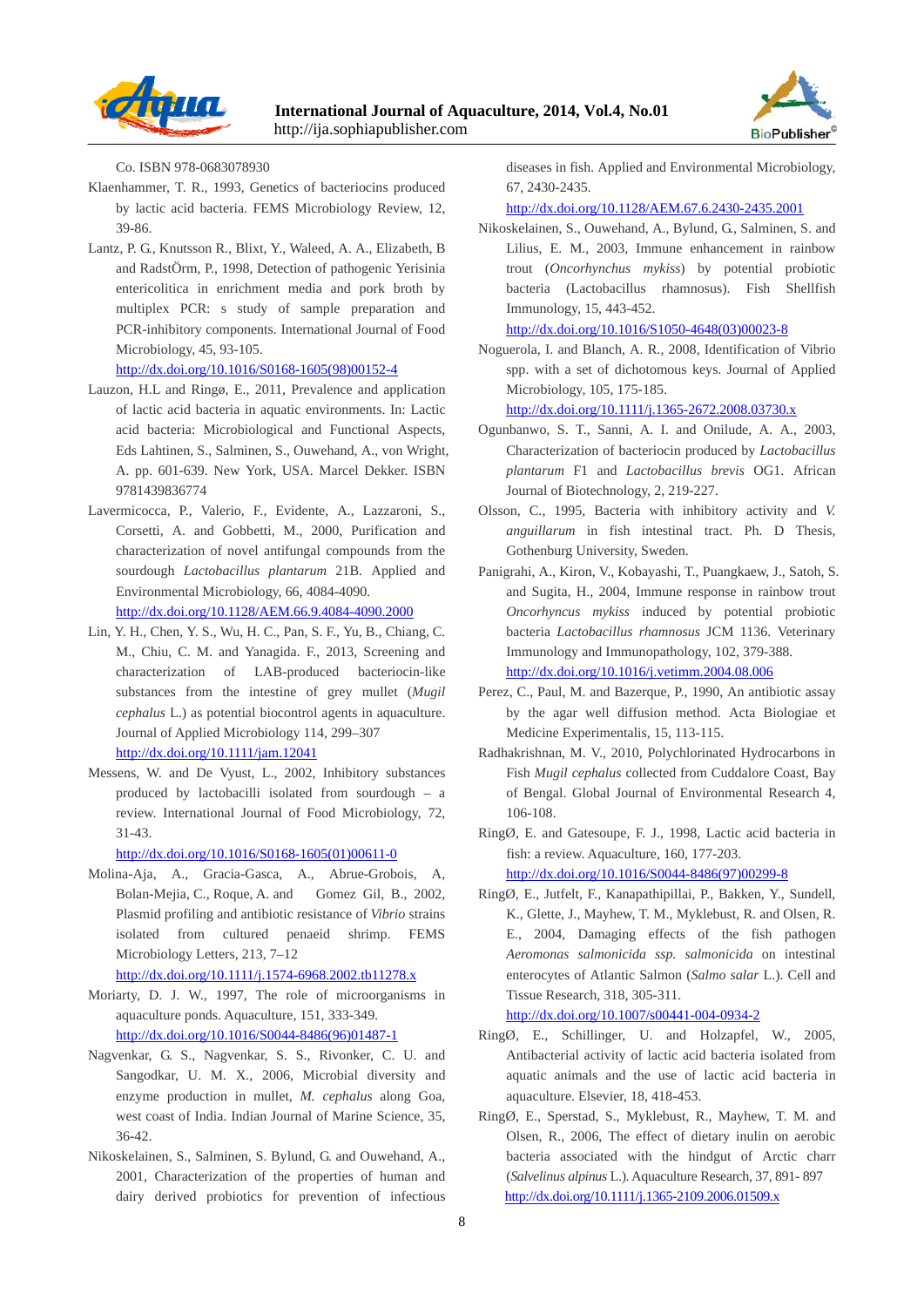



RingØ, E., 2008, The ability of Carnobacteria isolated from fish intestine to inhibit the growth of fish pathogenic bacteria: a screening study. Aquaculture Research, 39, 171-180.

http://dx.doi.org/10.1111/j.1365-2109.2007.01876.x

- RingØ, E, LovmØ, L., Kristiansen, M., Bakken, Y., Salinas, I., Myklebust, R., Olsen, R. E. and Mayhew, T. M., 2010, Lactic acid bacteria vs. pathogens in the gastrointestinal tract of fish: a review. Aquaculture Research, 41, 451-467. http://dx.doi.org/10.1111/j.1365-2109.2009.02339.x
- RingØ, E. and Birkbeck, T. H., 1999, Intestinal microflora of fish larvae and fry. Aquaculture Research, 30 (2), 73-93. http://dx.doi.org/10.1046/j.1365-2109.1999.00302.x
- RingØ, E. and Vadstein, O., 1998, Colonization of *Vibrio pelagius* and *Aeromonas caviae* in early developing turbot (*Scopthalmus maximus* L.) larvae. Journal of Applied Microbiology, 84, 227-233.

http://dx.doi.org/10.1046/j.1365-2672.1998.00333.x

RingØ, E., Strom, E. and Tabachek, J. A., 1995, Intestinal microflora of Salmonids: a review. Aquaculture Research, 26, 773-789.

http://dx.doi.org/10.1111/j.1365-2109.1995.tb00870.x

Rodriguez, E., Calzada, J., Arques, J. L., Rodriguez, J. M., Nunez, M. and Medina, M., 2005, Antimicrobial activity of pediocin- producing *Lactococcus lactis* on *Listeria monocytogenes, Staphylococcus aureus* and *Escherichia coli* O157:H7 in cheese. International Dairy Journal, 15, 51-57.

http://dx.doi.org/10.1016/j.idairyj.2004.05.004

Saha, S., Roy, R. N., Sen, S. K. and Ray, A. K., 2006, Charecterization of cellulose producing bacteria from the digestive tract of tilapia, *Oreochromis mossambica* (Peters)

and grass carp, *Ctenopharyngdon idella* (Valenciennes). Aquaculture Research, 37, 380-388.

http://dx.doi.org/10.1111/j.1365-2109.2006.01442.x

Sakai, M., Yoshida, T., Astuta, S. and Kobayashi, M., 1995, Enhancement of resistance to vibriosis in rainbow trout, *Oncorhynchus mykiss* (Walbaum) by oral administration of *Clostridium butyricum*. Journal of Fish Diseases, 18, 187-190.

http://dx.doi.org/10.1111/j.1365-2761.1995.tb00276.x

Stoffels, G., Nes, I. F. and Gudmundsdottir, A., 1992, Isolation and properties of a bacteriocin-producing *Carnobacterium piscicola* isolated from fish. Journal of Applied Bacteriology, 73, 309-316.

http://dx.doi.org/10.1111/j.1365-2672.1992.tb04982.x

- StrØm, E., 1988, Melkesyrebacterier i fisketerm. Isolasjon, karakterisering og egenskaper. Masters Thesis. The Norwegian College of Fishery Science, University of TrØmso, Norway.
- Tiwari, S. K. and Srivastava, S., 2008, Purification and characterization of plantaricin LR 14: a novel bacteriocin produced by *Lactobacillus plantarum* LR/14. Applied Microbiology and Biotechnology, 79, 759-767 http://dx.doi.org/10.1007/s00253-008-1482-6
- Vandenbergh, P., 1993, Lactic acid bacteria, their metabolites and interference with microbial growth. FEMS Microbiology Review, 12, 221-238.

http://dx.doi.org/10.1111/j.1574-6976.1993.tb00020.x

Wang, Y, B., Tian, Z. Q., Yao, J. T. and Li, W. E., 2008, Effect of probiotics *Enterococcus faecium*, on tilapia (*Oreochromis niloticus*) growth performance and immune response. Aquaculture, 277, 203-207. http://dx.doi.org/10.1016/j.aquaculture.2008.03.007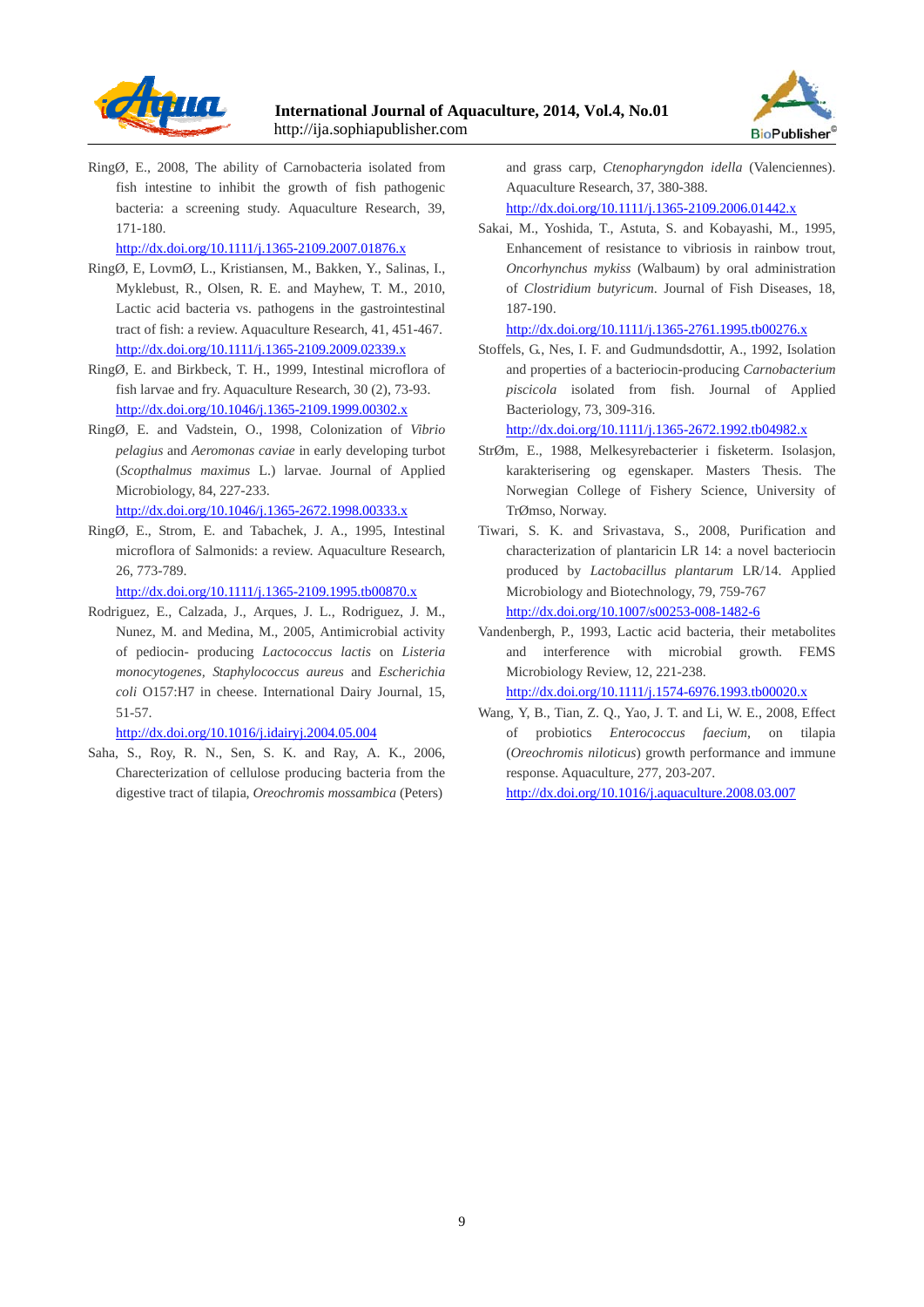



#### Table 2 Antibiogram profile of gut LAB isolates from *M. cephalus* against selected human pathogens

**Human pathogens** 

| SI.<br>N <sub>0</sub> | <b>Isolate</b><br>N <sub>0</sub> | <b>Bc</b> | C <sub>cm</sub>          | E1                       | <b>E110</b> | E131     | E135      | V <sub>5</sub>           | V <sub>4</sub>           | V129                         | 81       | 82                       | 84                       | 85                       | 9.1     | 92                       | 93      | 94   | 95                       | 9.6                          | 9.7     |
|-----------------------|----------------------------------|-----------|--------------------------|--------------------------|-------------|----------|-----------|--------------------------|--------------------------|------------------------------|----------|--------------------------|--------------------------|--------------------------|---------|--------------------------|---------|------|--------------------------|------------------------------|---------|
|                       | 155                              | $^{+++}$  | $++$                     | $^{+++}$                 | $^{+++}$    | $^{+++}$ | $^{+++}$  | $++$                     | ٠                        | $^{++}$                      | $++$     | $^{++}$                  |                          |                          |         |                          |         |      |                          | $^{++}$                      |         |
| 2                     | 156                              | $^{+++}$  | $^{+++}$                 | $++$                     | $^{+++}$    | $^{+++}$ | $^{+++}$  | $++$                     | $^{+++}$                 | $^{+++}$                     | $^{+++}$ | $++$                     | $++$                     | $++$                     |         |                          | $++$    | $++$ | $^{++}$                  | $^{++}$                      |         |
| 3                     | 158                              | $^{+++}$  | $\overline{\phantom{a}}$ | $++$                     | $++$        | $^{+++}$ | $^{+++}$  | $^{+++}$                 | $^{++}$                  | $^{+++}$                     | $^{+++}$ | $\overline{\phantom{a}}$ | $^{++}$                  | $\overline{\phantom{0}}$ |         |                          |         |      |                          | $^{++}$                      |         |
| 4                     | 159                              | $^{+++}$  | $++$                     | $++$                     | $^{+++}$    | $++$     | $^{+++}$  | $^{+++}$                 | $^{+++}$                 | $++$                         | $^{+++}$ | $++$                     | $++$                     | $\overline{\phantom{a}}$ | $++$    | $\overline{\phantom{a}}$ | $++$    | $++$ | $\overline{\phantom{a}}$ | $++$                         |         |
| 5                     | 160                              | $^{+++}$  | $++$                     | $^{+++}$                 | $++$        | $^{+++}$ | $^{+++}$  | $++$                     | ٠                        | $^{+++}$                     | $^{++}$  |                          |                          |                          |         |                          | $^{++}$ |      |                          | $^{++}$                      |         |
| 6                     | 161                              | $+++$     | $^{+++}$                 | $^{+++}$                 | $^{+++}$    | $^{+++}$ | $++$      | $++$                     | ۰                        | $\qquad \qquad \blacksquare$ | $^{+++}$ | $++$                     | $++$                     | $++$                     |         |                          |         | $++$ | $++$                     | $++$                         |         |
| 7                     | 168                              | $^{+++}$  | $\overline{\phantom{a}}$ | $++$                     | $^{+++}$    | $^{+++}$ | $++$      | $\overline{\phantom{a}}$ |                          |                              |          |                          |                          |                          |         |                          |         |      |                          |                              |         |
| 8                     | 176                              | $^{+++}$  | $++$                     | $\overline{\phantom{a}}$ | $^{+++}$    | $^{++}$  | $^{+}$    | $^{++}$                  | $\overline{\phantom{a}}$ | $^{++}$                      | $^{++}$  | $^{+++}$                 | $^{++}$                  | $^{+++}$                 | $++$    | $\qquad \qquad$          | $++$    | $++$ | $++$                     | $++$                         | $++$    |
| 9                     | 177                              | $^{+++}$  | $\overline{\phantom{a}}$ | $^{+++}$                 | $++$        | $^{++}$  | $++$      | $^{++}$                  | $^{++}$                  | $^{++}$                      | $^{++}$  | $++$                     | $\overline{\phantom{a}}$ | $^{++}$                  | $++$    | $\overline{\phantom{a}}$ | $++$    |      | $++$                     | $\overline{\phantom{a}}$     | $++$    |
| 10                    | 179                              | $+++$     | $\overline{\phantom{a}}$ | $^{+++}$                 | $++$        | $^{+++}$ | $++$      | $++$                     | $++$                     | $++$                         | ٠        |                          |                          |                          |         |                          |         |      |                          | -                            | $++$    |
| 11                    | 180                              | $^{+++}$  | $\overline{\phantom{a}}$ | $^{+++}$                 | $++$        | $^{+++}$ | $++$      | $++$                     | $++$                     | $++$                         |          |                          |                          |                          |         |                          |         |      |                          | $\qquad \qquad \blacksquare$ |         |
| 12                    | 229                              | ND        | $++$                     | ND                       | ND          | ND       | <b>ND</b> | $++$                     | $++$                     | <b>ND</b>                    | $^{+}$   |                          | $++$                     |                          | $^{++}$ | ٠                        | $++$    | $++$ |                          |                              | $^{++}$ |
| 13                    | 240                              | ND        | $++$                     | ND                       | ND          | ND       | ND        | $^{+++}$                 | $^{+++}$                 | ND                           | ٠        |                          | $^{+++}$                 |                          | -       | $++$                     | $++$    | $++$ |                          | $++$                         | $++$    |
| 14                    | 243                              | ND        | $++$                     | ND                       | ND          | ND       | ND        | ND                       | <b>ND</b>                | <b>ND</b>                    |          |                          | $++$                     |                          |         | $^{++}$                  | $^{++}$ |      |                          | $^{+++}$                     | $++$    |

Note: Bc: B. cereus, Ccm: C. jejuni 395, E 1, 110, 131, 135: WHO Type strains of E. coli, V5, 4, 129: Strains of V. cholerae, 8.1: S. oranienberg, 8.2: S.. thompson, 8.4: S. javiana, 8.5: S. meleagridis 9.1: S. enteritidis, 9.2: S. brandenburg, 9.3: S. muenster, 9.4: S. bredeney, 9.5: S. sandiego, 9.6: S. worthington, 9.7: S. albany, (-): no zone of inhibition, (+): 5mm<zone<10mm, (++): 10mm<zone<15mm, (+++): zone > 15mm, (ND): not performed